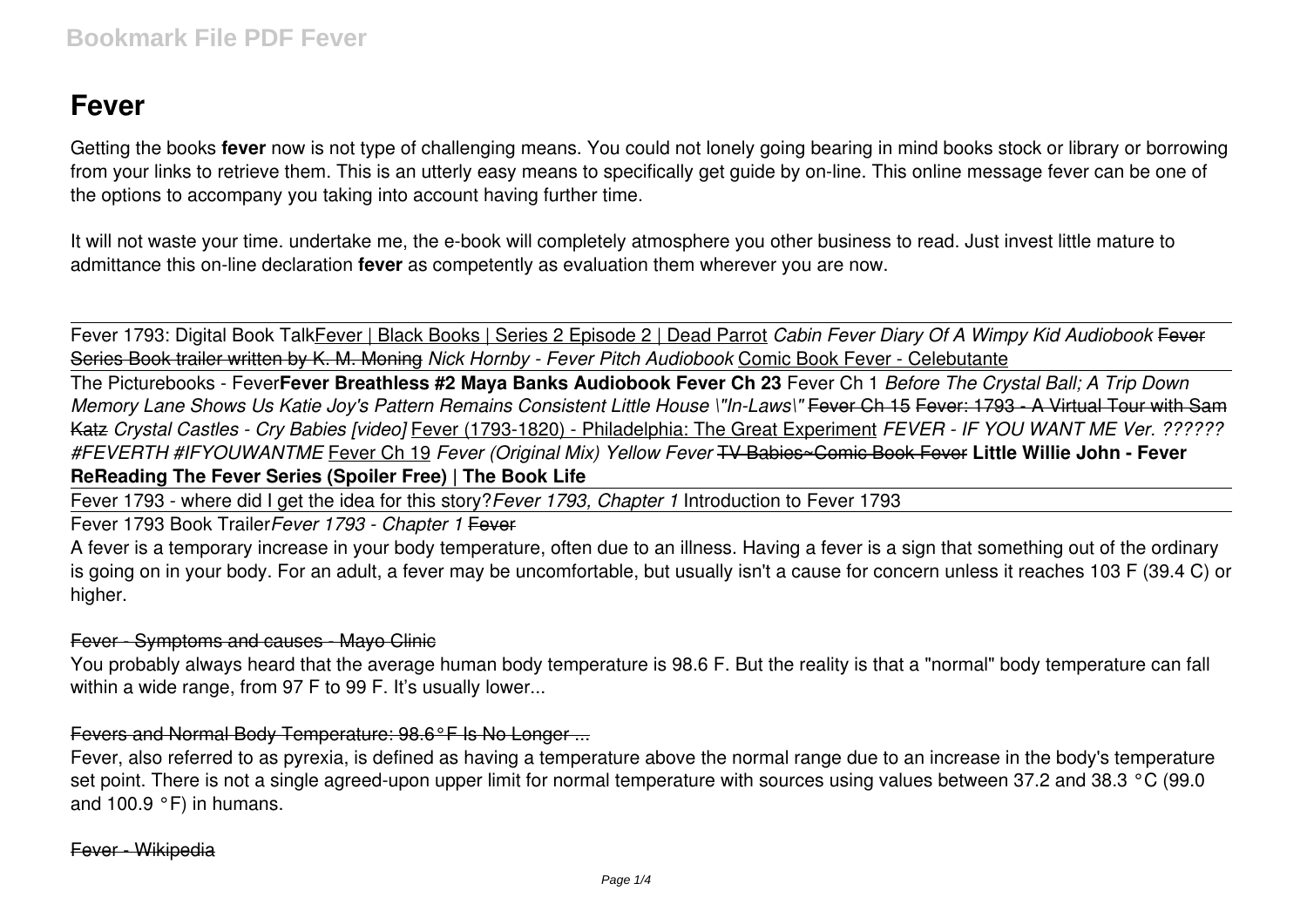# **Bookmark File PDF Fever**

Fever is also known as hyperthermia, pyrexia, or elevated temperature. It describes a body temperature that's higher than normal. Fever can affect children and adults. A short-term increase in body...

#### Fever: Causes, Treatment, and Prevention

A person has a fever if their body temperature rises above the normal range of 98–100°F (36–37°C). It is a common sign of an infection. As a person's body temperature increases, they may feel cold...

#### Fever: Symptoms, treatments, types, and causes

an abnormal condition of the body, characterized by undue rise in temperature, quickening of the pulse, and disturbance of various body functions. an abnormally high body temperature. the number of degrees of such a temperature above the normal. any of a group of diseases in which high temperature is a prominent symptom: scarlet fever.

### Fever | Definition of Fever at Dictionary.com

According to the US National Library of Medicine's MedlinePlus resource, a fever (aka, pyrexia) is technically a higher-than-normal body temperature. That normal body temperature can vary from...

#### What Temperature is Considered a Fever in Adults? | Health.com

A fever is a body temperature that's higher than is considered normal. It's also called a high temperature, hyperthermia, or pyrexia, and it's usually a sign that your body is working to keep you...

# Fever Facts: High Temperature Causes and Treatments

Get tickets for Dua Lipa's Studio 2054 ?? https://dualipa.co/Studio2054-GeneralSale ?? a kaleidoscopic rocket fuelled journey through time, space, mirr...

# Dua Lipa & Angèle – Fever (Official Audio) - YouTube

Fever can cause fluid loss and dehydration, so drink water, juices or broth. For a child under age 1, use an oral rehydration solution such as Pedialyte. These solutions contain water and salts proportioned to replenish fluids and electrolytes. Pedialyte ice pops also are available.

#### Fever - Diagnosis and treatment - Mayo Clinic

+10.000 Available experiences Our city specialists work together with our data scientists to bring the most demanded and curated events to Fever.; 12 Million People reach per week We have a highly engaged local community, reaching over half the population in each of our cities every week, with high quality, data-driven content.; 4.8 out of 5 on App Store Our app is amongst the best rated and ...

Discover the best Events in your City and Book Tickets | Fever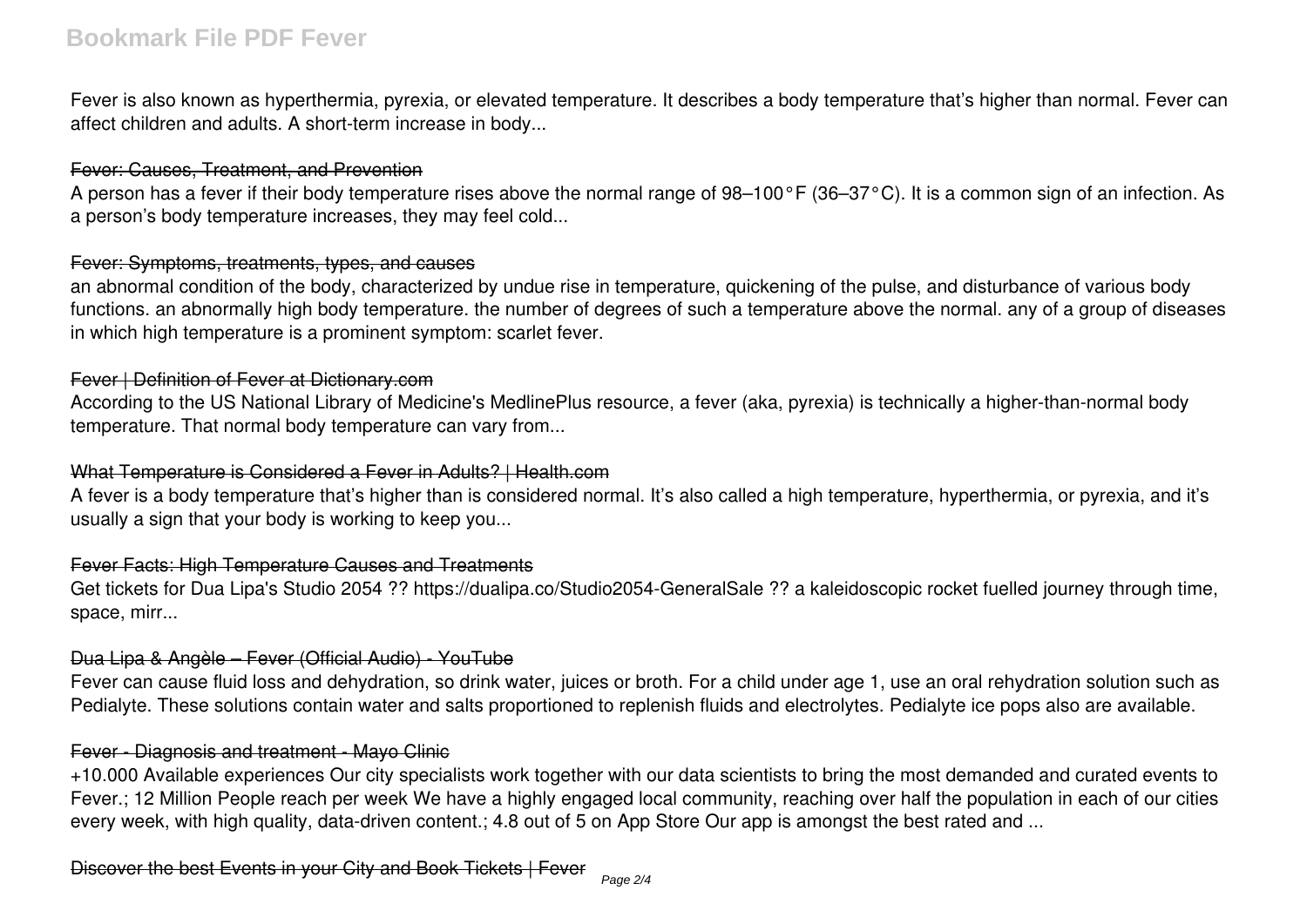# **Bookmark File PDF Fever**

What is a fever? A fever is an increase in your body temperature. Normal body temperature is 98.6°F (37°C). Fever is generally defined as greater than 100.4°F (38°C).

#### Fever in Adults - What You Need to Know

A fever is an increase in your child's body temperature. Normal body temperature is 98.6°F (37°C). Fever is generally defined as greater than 100.4°F (38°C). A fever can be serious in young children.

#### Fever in Children - What You Need to Know

A fever is any body temperature elevation over 100 °F (37.8 °C).

#### Fever | definition of fever by Medical dictionary

Fiverr's mission is to change how the world works together. Fiverr connects businesses with freelancers offering digital services in 300+ categories.

#### Fiverr - Freelance Services Marketplace for Businesses

A fever is usually when your body temperature is 37.8C or higher. You may feel warm, cold or shivery. You can find out if you have a fever by using a thermometer to take your temperature. What causes a fever?

#### Fever in adults | NHS inform

Fever and COVID-19 In early 2020, a new virus started making headlines for causing the disease known as COVID-19. One of the telltale symptoms of COVID-19 is a low-grade fever that gradually...

#### How to Tell If You Have a Fever: Symptoms, Next Steps, and ...

Fever is considered a temperature above 100.4 degrees F (38 degrees C). A feverish sensation, however, may occur when the body temperature is above the average normal of 98.6 degrees F. (37 degrees C). Fever is part of the body's own disease-fighting arsenal.

#### Fever: Symptoms, Signs, Causes & Treatment

A fever is defined by most healthcare provider as a temperature of 100.4°F (38°C) and higher when taken rectally. The body has several ways to maintain normal body temperature. The organs involved in helping with temperature regulation include the brain, skin, muscle, and blood vessels. The body responds to changes in temperature by: